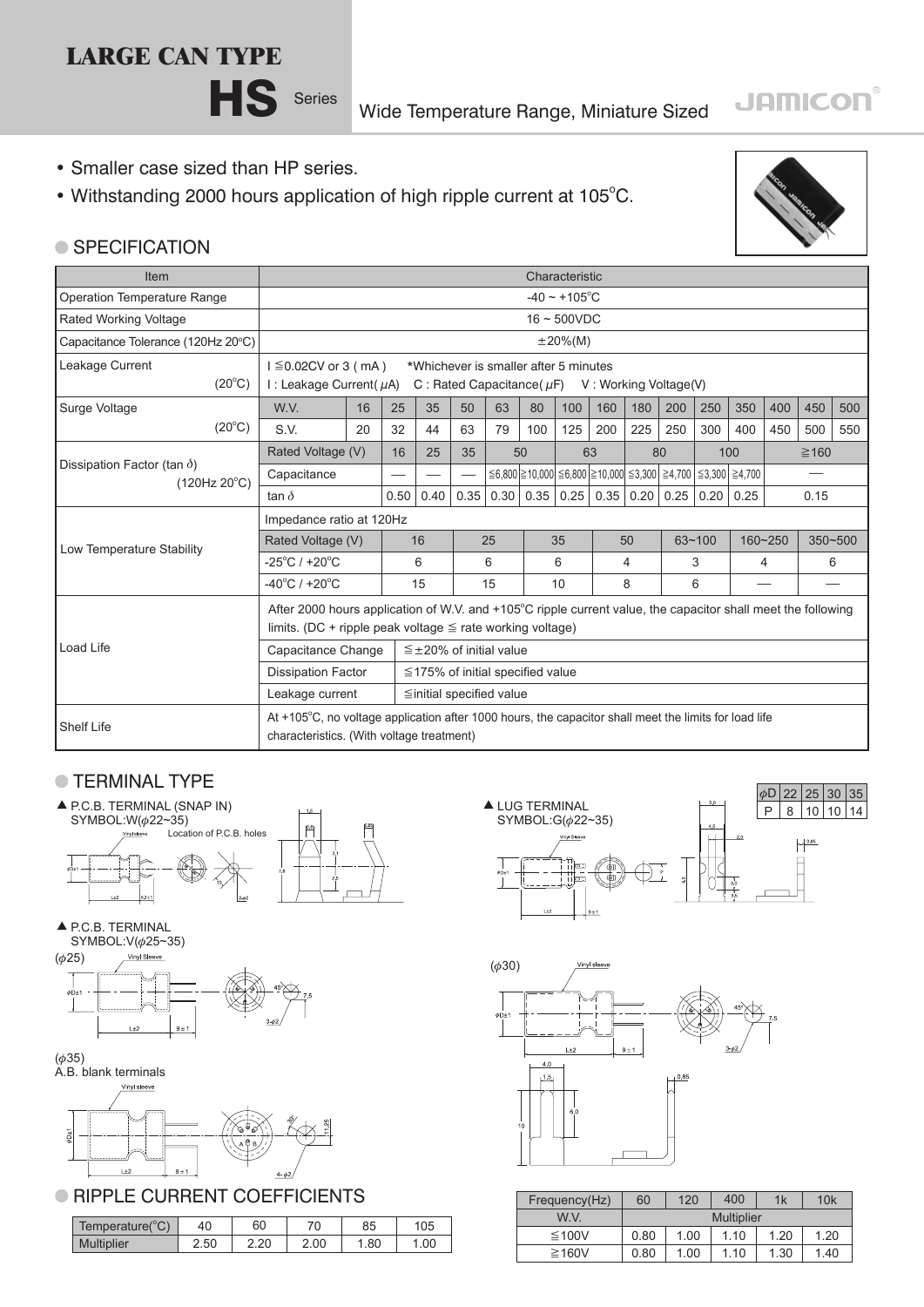

|       |                                      | ● CASE SIZE & MAX RIPPLE CURRENT |      |         |      |      |      |         |      |        |      | Case size |      |      | : $D \times L$<br>Max ripple current : $A(rms)$<br>$105^{\circ}$ C |          |       |  |
|-------|--------------------------------------|----------------------------------|------|---------|------|------|------|---------|------|--------|------|-----------|------|------|--------------------------------------------------------------------|----------|-------|--|
|       | V(Code)                              |                                  |      | 16(1C)  |      |      |      | 25 (1E) |      | 35(1V) |      |           |      |      | 50(1H)                                                             |          |       |  |
| μF    | $\overline{\mathcal{L}ode}$ $\phi$ D | 22                               | 25   | 30      | 35   | 22   | 25   | 30      | 35   | 22     | 25   | 30        | 35   | 22   | 25                                                                 | 30       | 35    |  |
|       |                                      |                                  |      |         |      |      |      |         |      |        |      |           |      | 25   |                                                                    |          |       |  |
| 1500  | 152                                  |                                  |      |         |      |      |      |         |      |        |      |           |      | 1.05 |                                                                    |          |       |  |
|       |                                      |                                  |      |         |      |      |      |         |      | 25     |      |           |      | 30   | 25                                                                 |          |       |  |
| 2200  | 222                                  |                                  |      |         |      |      |      |         |      | 1.17   |      |           |      | 1.31 | 1.25                                                               |          |       |  |
|       |                                      |                                  |      |         |      | 25   |      |         |      | 30     | 25   |           |      | 35   | 30                                                                 | 25       |       |  |
| 3300  | 332                                  |                                  |      |         |      | 1.34 |      |         |      | 1.43   | 1.36 |           |      | 1.58 | 1.52                                                               | 1.50     |       |  |
|       |                                      | 25                               |      |         |      | 30   | 25   |         |      | 35     | 30   | 25        |      | 45   | 35                                                                 | 30       | 25    |  |
| 4700  | 472                                  | 1.36                             |      |         |      | 1.58 | 1.51 |         |      | 1.65   | 1.58 | 1.56      |      | 1.90 | 1.74                                                               | 1.73     | 1.86  |  |
|       |                                      | 35                               | 30   |         |      | 35   | 30   | 25      |      | 50     | 40   | 30        | 25   |      | 50                                                                 | 35       | 30    |  |
| 6800  | 682                                  | 1.74                             | 1.67 |         |      | 1.85 | 1.78 | 1.75    |      | 2.09   | 1.94 | 1.82      | 1.96 |      | 2.19                                                               | 1.98     | 2.15  |  |
|       |                                      | 45                               | 35   | 25      |      | 45   | 35   | 30      | 25   |        | 50   | 35        | 30   |      |                                                                    | 45       | 40    |  |
| 10000 | 103                                  | 2.09                             | 1.92 | 1.77    |      | 2.19 | 2.01 | 2.00    | 2.15 |        | 2.24 | 2.03      | 2.20 |      |                                                                    | 2.39     | 2.62  |  |
|       |                                      |                                  | 45   | 35      | 30   |      | 45   | 35      | 30   |        |      | 50        | 40   |      |                                                                    |          | 50    |  |
| 15000 | 153                                  |                                  | 2.29 | 2.17    | 2.36 |      | 2.54 | 2.41    | 2.61 |        |      | 2.79      | 2.92 |      |                                                                    |          | 3.52  |  |
|       |                                      |                                  |      | 45      | 35   |      |      | 45      | 40   |        |      |           |      |      |                                                                    |          |       |  |
| 22000 | 223                                  |                                  |      | 2.86    | 2.97 |      |      | 3.24    | 3.55 |        |      |           |      |      |                                                                    |          |       |  |
|       |                                      |                                  |      |         | 50   |      |      |         | 50   |        |      |           |      |      |                                                                    |          | L(mm) |  |
| 33000 | 333                                  |                                  |      |         | 4.21 |      |      |         | 4.78 |        |      |           |      |      |                                                                    |          | R.C.  |  |
|       |                                      |                                  |      |         |      |      |      |         |      |        |      |           |      |      |                                                                    |          |       |  |
|       |                                      |                                  |      |         |      |      |      |         |      |        |      |           |      |      |                                                                    |          |       |  |
|       |                                      |                                  |      |         |      |      |      |         |      |        |      |           |      |      |                                                                    |          |       |  |
|       | V(Code)                              |                                  |      | 63 (1J) |      |      |      | 80 (1K) |      |        |      | 100(2A)   |      |      |                                                                    | 160 (2C) |       |  |
| μF    | $\overline{\text{Code }} \phi$ D     | 22                               | 25   | 30      | 35   | 22   | 25   | 30      | 35   | 22     | 25   | 30        | 35   | 22   | 25                                                                 | 30       | 35    |  |
| 330   | 331                                  |                                  |      |         |      |      |      |         |      |        |      |           |      | 25   |                                                                    |          |       |  |
|       |                                      |                                  |      |         |      |      |      |         |      |        |      |           |      | 0.88 |                                                                    |          |       |  |
| 390   | 391                                  |                                  |      |         |      |      |      |         |      |        |      |           |      | 30   | 25                                                                 |          |       |  |
|       |                                      |                                  |      |         |      |      |      |         |      |        |      |           |      | 1.03 | 1.03                                                               |          |       |  |
| 470   | 471                                  |                                  |      |         |      |      |      |         |      |        |      |           |      | 30   | 25                                                                 |          |       |  |
|       |                                      |                                  |      |         |      |      |      |         |      |        |      |           |      | 1.14 | 1.14                                                               |          |       |  |
| 560   | 561                                  |                                  |      |         |      |      |      |         |      |        |      |           |      | 35   | 30                                                                 | 25       |       |  |
|       |                                      |                                  |      |         |      |      |      |         |      |        |      |           |      | 1.32 | 1.33                                                               | 1.38     |       |  |
| 680   | 681                                  |                                  |      |         |      |      |      |         |      |        |      |           |      | 40   | 35                                                                 | 25       |       |  |
|       |                                      |                                  |      |         |      |      |      |         |      |        |      |           |      | 1.55 | 1.57                                                               | 1.53     |       |  |
|       |                                      |                                  |      |         |      |      |      |         |      |        |      |           |      | 45   | 40                                                                 | 30       | 25    |  |
| 820   | 821                                  |                                  |      |         |      |      |      |         |      |        |      |           |      | 1.79 | 1.82                                                               | 1.80     | 1.84  |  |
|       |                                      | 25                               |      |         |      | 30   | 25   |         |      | 30     | 25   |           |      |      | 45                                                                 | 35       | 25    |  |
| 1000  | 102                                  | 0.91                             |      |         |      | 1.04 | 0.99 |         |      | 1.11   | 1.06 |           |      |      | 2.12                                                               | 2.12     | 2.04  |  |
|       |                                      |                                  |      |         |      |      |      |         |      |        |      |           |      |      | 50                                                                 | 35       | 30    |  |
| 1200  | 122                                  |                                  |      |         |      |      |      |         |      |        |      |           |      |      | 2.43                                                               | 2.32     | 2.39  |  |
|       |                                      | 30                               | 25   |         |      | 35   | 30   | 25      |      | 40     | 35   | 25        |      |      |                                                                    | 45       | 35    |  |
| 1500  | 152                                  | 1.14                             | 1.08 |         |      | 1.28 | 1.23 | 1.21    |      | 1.44   | 1.39 | 1.29      |      |      |                                                                    | 2.88     | 2.84  |  |
|       |                                      |                                  |      |         |      |      |      |         |      |        |      |           |      |      |                                                                    |          | 40    |  |
| 1800  | 182                                  |                                  |      |         |      |      |      |         |      |        |      |           |      |      |                                                                    |          | 3.28  |  |
|       |                                      | 35                               | 30   | 25      |      | 50   | 40   | 30      | 25   |        | 45   | 35        |      |      |                                                                    |          |       |  |
| 2200  | 222                                  | 1.40                             | 1.35 | 1.33    |      | 1.72 | 1.60 | 1.50    | 1.61 |        | 1.77 | 1.68      |      |      |                                                                    |          |       |  |
|       |                                      | 45                               | 40   | 30      | 25   |      | 50   | 40      | 30   |        |      | 45        | 35   |      |                                                                    |          |       |  |
| 3300  | 332                                  | 1.77                             | 1.72 | 1.61    | 1.73 |      | 1.97 | 1.78    | 1.93 |        |      | 2.07      | 2.15 |      |                                                                    |          |       |  |
|       |                                      |                                  | 50   | 35      | 30   |      |      | 50      | 40   |        |      |           | 45   |      |                                                                    |          |       |  |
| 4700  | 472                                  |                                  | 2.03 | 1.84    | 2.00 |      |      | 2.11    | 2.32 |        |      |           | 2.52 |      |                                                                    |          |       |  |
|       |                                      |                                  |      | 45      | 40   |      |      |         | 50   |        |      |           |      |      |                                                                    |          |       |  |
| 6800  | 682                                  |                                  |      | 2.20    | 2.41 |      |      |         | 2.72 |        |      |           |      |      |                                                                    |          |       |  |
|       |                                      |                                  |      |         | 50   |      |      |         |      |        |      |           |      |      |                                                                    |          | L(mm) |  |
| 10000 | 103                                  |                                  |      |         | 2.87 |      |      |         |      |        |      |           |      |      |                                                                    |          | R.C.  |  |
|       |                                      |                                  |      |         |      |      |      |         |      |        |      |           |      |      |                                                                    |          |       |  |